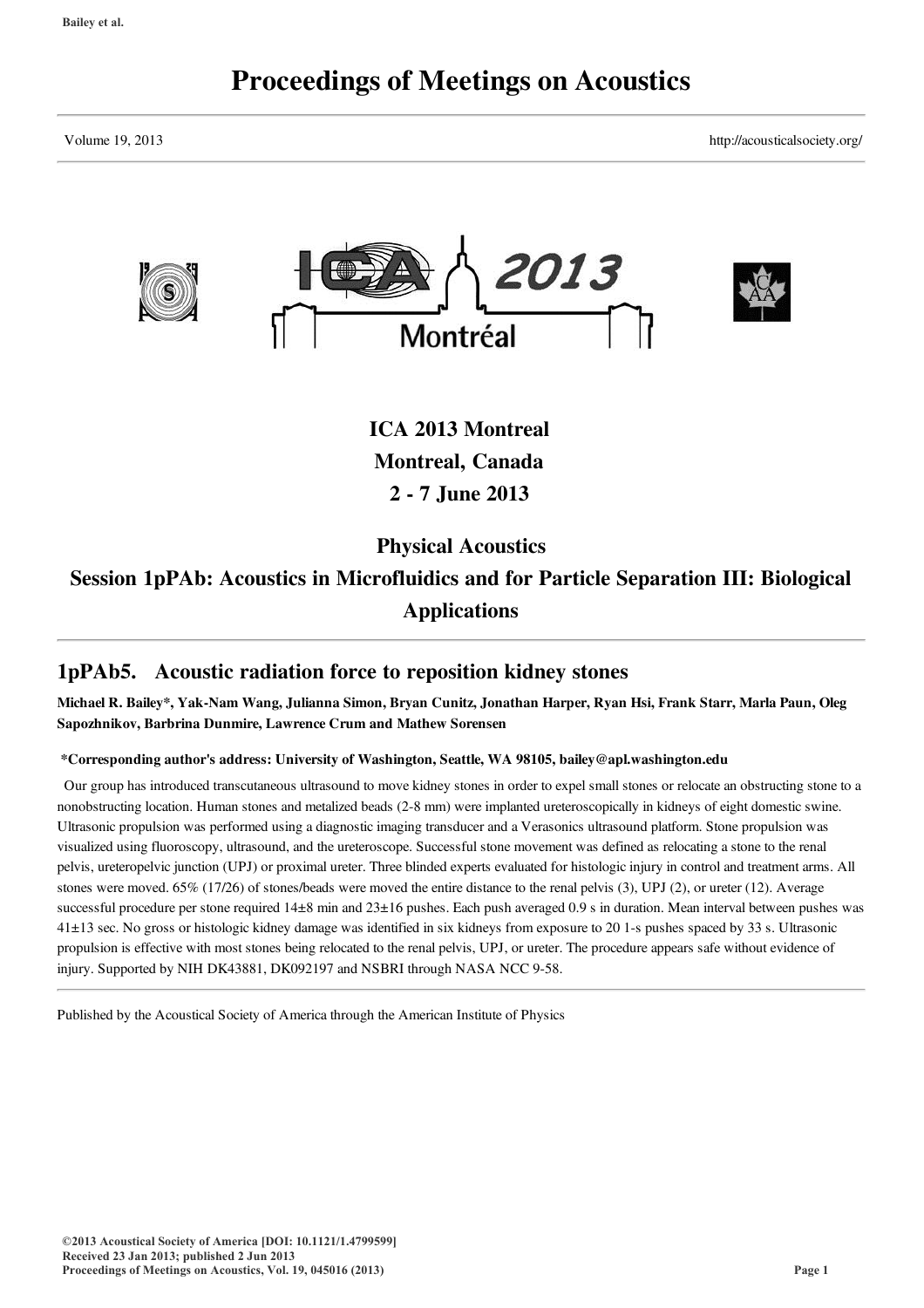#### **INTRODUCTION**

Our group has previously reported the ability to use noninvasive, focused ultrasound technology to move urinary tract calculi in a phantom model and subsequently in the porcine kidney.<sup>1,2</sup> This demonstrated proof of concept in using ultrasonic propulsion to facilitate the clearance of lower pole residual stone fragments. Several advancements and modifications have since been achieved. We now assess a new prototype device for efficacy of treatment in relocating calyceal stones to the renal pelvis, UPJ and proximal ureter in a porcine model.

#### **METHODS**

All animal studies were approved by the University of Washington Institutional Animal Care and Use Committee. Ureteroscopy was performed on 14 kidneys from eight common domestic female pigs weighing 50-60 kg under general anesthesia. A 2.5 mm silver-coated glass reference bead was endoscopically placed in an upper pole calyx using a nitinol basket. A series of 2-8 mm stones (calcium oxalate monohydrate coated in tantalum powder) or beads were implanted in interpolar or lower pole calyces for ultrasonic repositioning. Stones were coated to improve visualization under fluoroscopy. Stone position was confirmed under direct visualization by ureteroscopy and by fluoroscopy.

Stones were targeted by transcutaneous ultrasound using the same transducer used subsequently for ultrasonic propulsion to push the stone. Push bursts were delivered by touching the image of the stone on the monitor. The goal was to displace stones from their original position in a renal calyx to the renal pelvis, UPJ, or ureter. Stone motion was visualized and recorded using fluoroscopy (GE OEC 9800, GE OEC Medical Systems Inc, Salt Lake City, UT), ureteroscopic direct vision, and with the ultrasound imager in real-time. If several attempts to push the stone were unsuccessful, the probe was moved to a different angle, and targeting and treatment were repeated. If these maneuvers were unsuccessful, the pig was gently repositioned and the procedure was repeated.

#### **RESULTS**

Stones were successfully placed in 12 of 14 kidneys. Experimental time constraints along with anatomic difficulties prevented placement in two kidneys. A total of 26 natural and artificial stones were placed within interpolar and lower pole calyces (2-3 stones per kidney) as targets for relocation. All stones were visible with ultrasound and all stones exposed to ultrasonic propulsion were observed to move within the calyx. Overall, 17 of 26 (65%) stones were successfully relocated from the calyx to the renal pelvis  $(3)$ , UPJ  $(2)$ , or ureter  $(12)$ . Two were moved out of the calyx but did not reach the renal pelvis. The remaining seven were observed to move upon exposure to push bursts, but were not dislodged from the calyx.

Average procedure time to successfully displace a stone was 14.2±7.9 min and required 23±16 push bursts. Push bursts averaged 0.9 sec in duration, with none greater than 1 sec, and were separated by a mean of 41±13 sec. Most push attempts either did not move the stone, or less commonly, the stone moved but fell back into the same calyx. In contrast, few effective pushes were necessary to result in stone clearance. In cases where the stone was inadvertently repositioned into an upper pole calyx, it was possible to push the stone back towards the UPJ.

#### **DISCUSSION AND CONCLUSIONS**

Experimental outcomes with our clinical prototype acoustic propulsion device were encouraging. All stones that were treated were observed to move, and 65% of interpolar and lower pole stones were successfully moved from the calyx to the renal pelvis, UPJ, or ureter using ultrasonic propulsion. This modality appears to be safe without any histologic evidence of renal injury. Minimal to no injury might be expected given that the acoustic pressures and energies are lower than those used currently in shock wave lithotripsy.